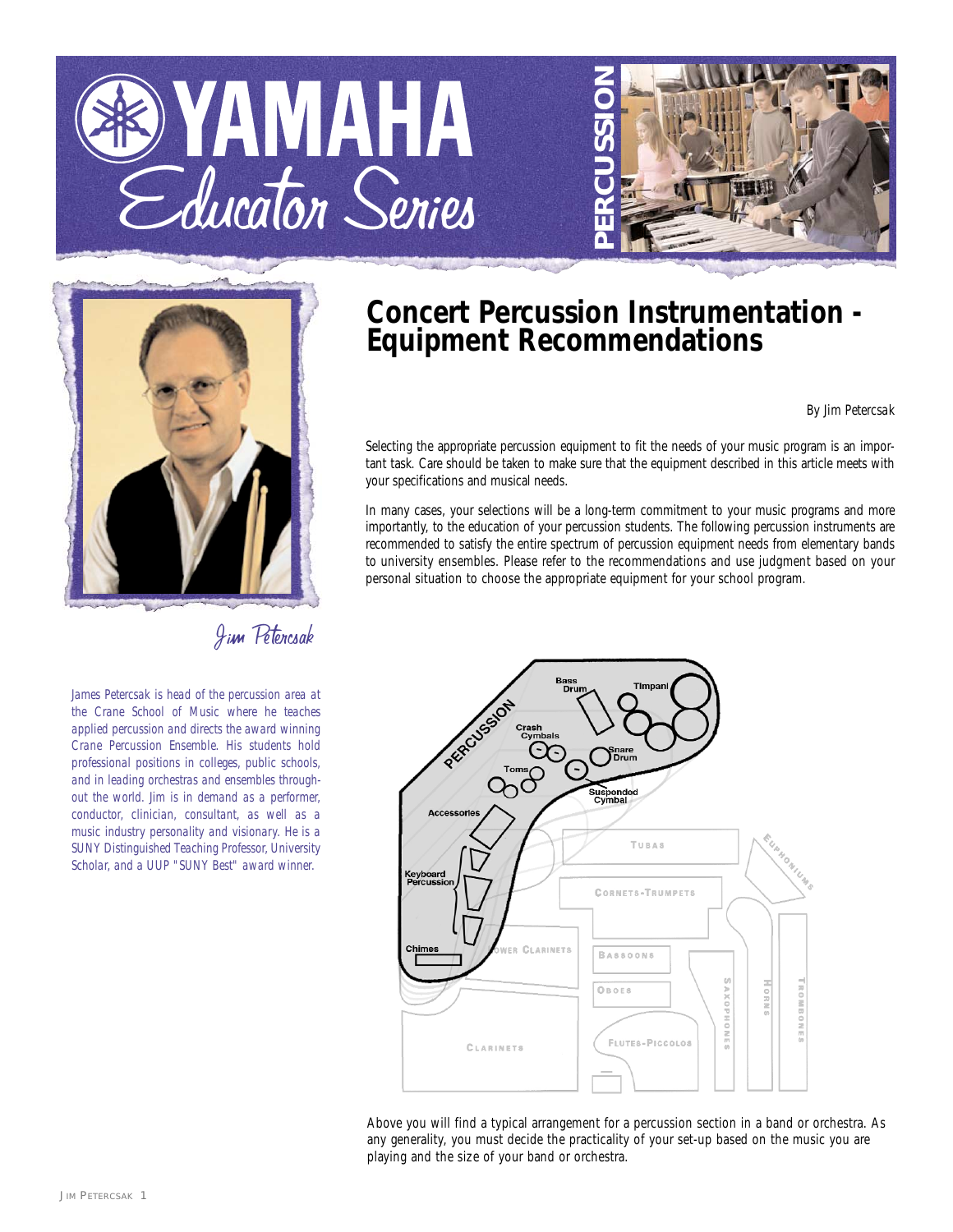

|                    |                                                                                | <b>JUNIOR HIGH SCHOOL</b>                                                                                                                                   | SENIOR HIGH SCHOOL                                                                                                     | <b>UNIVERSITY</b>                                                                                                                                             |
|--------------------|--------------------------------------------------------------------------------|-------------------------------------------------------------------------------------------------------------------------------------------------------------|------------------------------------------------------------------------------------------------------------------------|---------------------------------------------------------------------------------------------------------------------------------------------------------------|
| CONCERT PERCUSSION | Metal Snare Drums                                                              | 5 1/2" steel with stand KSD245S<br>51/2" steel with stand CSS1455S                                                                                          | 6 1/2" steel with stand CSS1465S and                                                                                   | 5 1/2" steel with stand CSS1455S<br>6 1/2" steel with stand CSS1465S and<br>5 1/2" copper with stand CSC1455S and                                             |
|                    | <b>Wood Snare Drums</b>                                                        |                                                                                                                                                             | 6 1/2" maple with stand CSM1465S                                                                                       | 4 1/2" birch with stand CSB1345S and<br>6 1/2" maple with stand CSM1465S                                                                                      |
|                    | Concert Bass Drum                                                              | 28"x14" bass drum CB628BF<br>32"x16" bass drum CB632BF                                                                                                      | 36"x16" bass drum CB636BF                                                                                              | 36"x16" bass drum CB636BF<br>40"x18" bass drum CB640BF<br>40"x22" bass drum CB840BF - includes stand                                                          |
|                    | <b>Bass Drum Stand</b>                                                         | Folding bass drum stand BS-125<br>Rolling bass drum stand BS-425                                                                                            | Folding bass drum stand BS-125<br>Rolling bass drum stand BS-425 or<br>Tiltable bass drum stand BS-753                 | Tiltable bass drum stand BS-753                                                                                                                               |
|                    | <b>Concert Toms</b>                                                            | 10", 12", 13", 14" concert toms<br>with stands CTS-0234B                                                                                                    | 10", 12", 13", 14" concert toms<br>with stands CTS-0234B                                                               | 6", 8", 10", 12", 13", 14", 15", 16" concert toms<br>with stands CTS-6802B and CTS-3456B                                                                      |
|                    | Suspended Cymbals<br>and Gongs                                                 | 16" or 18" suspended cymbal<br>with SCH1 stand and strap                                                                                                    | 16" or 18" suspended cymbal<br>with SCH1 stand and strap<br>28" gong with stand                                        | 16" thin suspended cymbal<br>18" medium thin suspended cymbal<br>20" medium suspended cymbal<br>all with SCH1 stands and strap<br>28" and 40" gong with stand |
|                    | Crash Cymbals                                                                  | 16" medium pair or<br>18" medium pair                                                                                                                       | 18" medium pair and<br>20" medium pair                                                                                 | 18" thin pair and<br>18" medium pair and<br>20" dark pair                                                                                                     |
|                    | Timpani<br>(suffix "C" indicates with<br>cover. TP7 and TP9<br>include covers) | set: 26" and 29"<br>Concert fiberglass with tuning gauges<br><b>TP4202ACS</b>                                                                               | set: 23", 26", 29", 32"<br>Symphonic copper or Concert fiberglass<br>with tuning gauges TP6204ACS or TP4204ACS         | set: 20", 23", 26", 29", 32"<br>Symphonic copper or Hand-Hammered copper<br>with tuning gauges TP6205ACS or TP7205 or<br>TP9005B(Berlin)/TP9005D(Dresden)     |
| DRUM SETS          | <b>Acoustic Drum Sets</b>                                                      | 5 piece set YD0F56CYM<br>20" bass drum, 10" and 12" toms and<br>14" floor tom 14" snare drum and hardware<br>with cymbals (20" ride, 14" hi-hat) and stands | 5 piece set Stage Custom Advantage™ SCAW2F67<br>22" bass, 10", 12", 14", 16" toms<br>14" wood snare drum with hardware | 5 piece set Maple Custom Absolute™ MA2T68<br>22" bass, 10", 12", 14", 16" toms with<br>14" maple snare drum with hardware                                     |
|                    | Electronic<br>Drum Sets                                                        | 6 piece electronic set DTXPRESS II™                                                                                                                         | 6 piece electronic set DTXPRESS II                                                                                     | 6 piece electronic set<br><b>DTXTREME SPECIAL™</b>                                                                                                            |
|                    | Drum Set Cymbals                                                               | 14" hi-hat<br>16" medium thin crash<br>18" crash<br>20" ride                                                                                                | 14" hi-hat<br>16" medium thin crash<br>18" crash<br>20" ride                                                           | 14" hi-hat<br>16" medium thin crash<br>18" crash<br>20" ride                                                                                                  |
| KEYBOARD PERC.     | Xylophone<br>suffix "C" indicates<br>with cover)                               | 2 1/2 octave Acoustalon-Lite™ with stand MXL-<br>32AF or 3 1/2 octave Standard padauk YX135C<br>or 3 1/2 octave Acoustalon™ YX335C                          | 3 1/2 octave Acoustalon YX335C                                                                                         | 3 1/2 octave Acoustalon YX335C and<br>3 1/2 octave Symphonic rosewood YX350C                                                                                  |
|                    | Marimba<br>(suffix "C" indicates<br>with cover)                                | 3 1/2 octave Junior padauk YM40C or<br>4 1/3 octave Standard padauk YM1430C                                                                                 | 4 1/3 octave Acoustalon YM2400C and<br>4 1/2 octave Cadenza rosewood YM4900AC                                          | 4 1/2 octave Cadenza rosewood YM4900AC and<br>5 octave Grand rosewood YM5100AC or<br>5 octave Concert Grand rosewood YM6000AC                                 |

**JIM PETERCSAK 2**